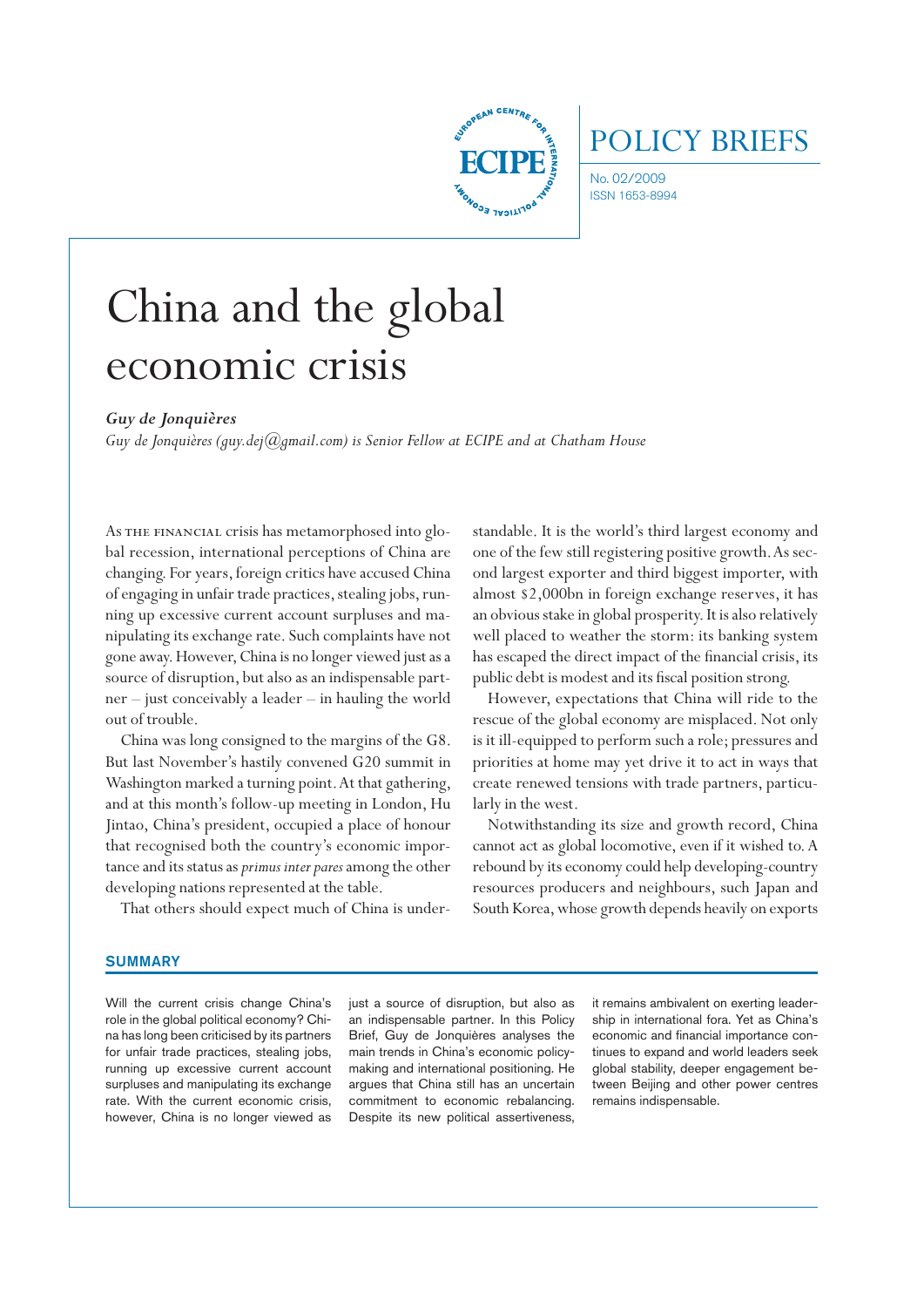to the mainland. However, the weakness of domestic consumer demand restricts the amount of "pull" that China can exert.

It is still a poor country, with *per caput* income of less than \$3,000. On a purchasing power parity basis, that is one eighth the US level and puts China in 97<sup>th</sup> place worldwide in the International Monetary Fund's rankings. Consumption accounts for barely a third of GDP, a remarkably low figure even for a developing nation, and its share has dwindled steadily for 20 years. Consumer credit, other than for mortgages, is extremely limited. Chinese households have a deeply ingrained savings habit, saving more than a fifth of their disposable income. In uncertain times, they might well choose to salt away, rather than spend, any windfall income.

Beijing has acted to revive growth, which has tumbled to an annual rate of around 6 per cent from almost 12 per cent in 2007. Late last year, it unveiled a stimulus package with a headline value of RMB4,000bn, or almost US\$600bn, over two years. At first sight, that looks impressive. But closer inspection reveals less than initially met the eye. Only about a third is estimated to be new money, and it is still unclear exactly how it will be raised and spent.

Meanwhile, monetary policy has been loosened and interest rates cut. But monetary policy in China is a crude instrument, and its impact is limited, because bank lending accounts for less than half of corporate financing. In January, there was a sudden explosion of bank credit. However, little of it appears to have funded productive economic activity. Instead, much went into short-term discount bills, as companies seized the opportunity to arbitrage between interest rate differentials, and into stock market speculation.

Evidence that the stimulus is buoying up the real economy remains fragmentary and tentative. Beijing has nonetheless forecast growth of 8 per cent this year, and it is a fair bet that its official GDP statistics will turn out to be close to that target. That is less because China's leaders possess demonstrably superior economic management skills than because of political necessity. Hitting the target has become a test of their claims to competence and, hence, the popular legitimacy of a regime that has never shrunk from massaging the macro-data when expediency demanded it. In any case, Beijing has said further stimulus measures will be taken, if need be.

China has plenty of fiscal firepower in reserve. Its cen-

tral budget deficit is 3 per cent – modest by US and European standards. Public borrowing levels are low and creditworthiness sound. Beijing can also lean on large and (apparently) well capitalised state-owned banks to supplement recovery efforts by stepping up lending. So there are grounds for confidence that the economy will at least stabilise in the near-term.

## EXPORTS ARE MORE ABOUT CREATING JOBS THAN WEALTH

HOWEVER POTENTIAL HAZARDS and pitfalls lie ahead. One is that China's recovery hopes rely to an extent on expanding exports, which have fallen sharply since the end of last year.

Exports, though large, generate relatively little wealth: according to the most reliable estimates, they accounted for roughly a sixth of China's GDP in 2007, while net exports contributed about a fifth of growth. The reason is that many involve labour-intensive assembly of imported components, and generate modest local value-added. Politically, however, exports matter a lot, because they create large numbers of low-skilled jobs. As unemployment rises sharply, the spectre of mass social unrest, the Chinese leadership's perennial nightmare, looms larger.

Boosting exports in the face of contracting world demand will be a tough task, all the more so because China already commands large market shares in many categories of manufactured products. Though it has so far avoided a currency devaluation, which would risk triggering an international spiral of beggar-my-neighbour action, it has taken other measures to support exporters. If effective, they could trigger a protectionist backlash elsewhere. No wonder Beijing is anxiously lecturing other countries on the virtues of open markets, while trying to buy them off with promises of state purchases of commercial aircraft, power stations, luxury cars and other big-ticket items.

The main thrust of China's stimulus is aimed at reviving fixed asset investment, which has been severely curtailed by a crackdown instituted two years ago when the economy was overheating. Physical investment, particularly in construction and property, has long been the mainspring of China's growth, and the severe crackdown, since hastily reversed, is the primary cause of the economic slowdown. The collapse of exports, which has intensified the pain, began later.

China could use more investment in certain types of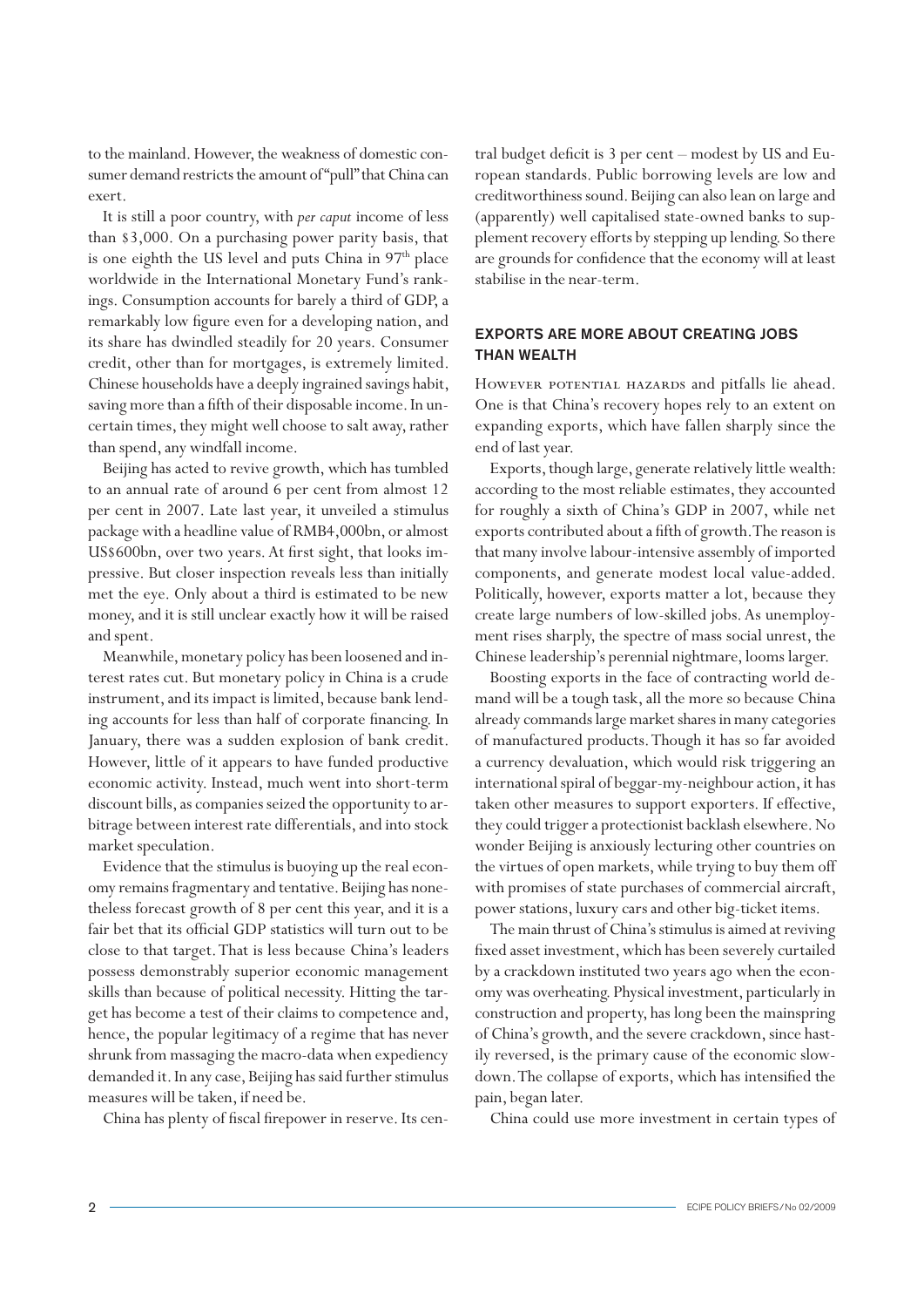infrastructure, notably a modern rail network and power grid. However, there is a danger that in their eagerness to pump up the economy, the authorities will open the investment floodgates too wide. The result would be waste and the construction of yet more under-utilised highways, bridges, airports and grand public buildings, of which the country already has more than it needs.

Still worse, a new investment binge could create yet more surplus manufacturing capacity, the output from which could not be absorbed domestically and would be obliged to seek outlets on shrinking global export markets.

That would repeat the flawed formula on which China's growth has been based so far, and which has built up huge distortions in its economy. As well as increasing the immediate risk of frictions with trade partners, more of the same would store up problems for the future, by generating further unsustainable imbalances and structural instability in China's own economy that would hobble its longer-term growth.

China is not doomed to repeat the mistakes of the past. It can avoid doing so – but only by fundamentally re-engineering its development model. That will mean switching the emphasis away from physical investment, particularly in construction and manufacturing, as the main driver of its economy, and relying more on consumption and service industries to power growth.

That is the direction in which China's leaders say they want to move. Indeed, Wen Jiabao, the prime minister, has described China's current growth model as "unbalanced, unco-ordinated and unsustainable". However, changing it will be a formidable task that will require much political firmness and determination.

It will involve, among other things, reducing precautionary household savings by creating properly funded social security, pension and healthcare systems and by improving education; modernising China's backward financial system and capital markets, to enable them to intermediate the country's vast savings more efficiently; and stimulating the expansion of services markets by loosening the grip of the state industries that dominate many of them.

This is a huge undertaking. Building an effective social security infrastructure will take years, perhaps decades, and will involve recruiting and training legions of qualified managers and professionals. Achieving genuine competition in services markets and financial reform on the scale needed will require both a willingness to take on politically influential producer interests and the development of effective regulation.

# A STILL UNCERTAIN COMMITMENT TO ECONOMIC RE-BALANCING

Whether China's leaders possess the commitment needed to meet those challenges remains an open question. Although spending on social services has been rising sharply, it remains modest in relation to what is needed. Opening up monopoly services markets and accelerating financial reforms are low down, if not entirely off, the agenda.

Why is Beijing so cautious? One reason is that it is no longer ruled by one or two strong men, as it was under Deng Xiaoping and Zhu Rongji, but by a collective leadership riddled with factions. Some want to press ahead with reforms designed to increase economic efficiency; for others, led by Messrs. Hu and Wen, populist income redistribution is the priority. Given such divergent goals, preserving unity makes muddy compromises and tradeoffs inevitable.

Despite their differences, China's leaders are bound together by one common imperative: maintaining their grip on power; and in a crisis, they will do whatever they judge necessary to achieve that goal, above everything else.

That does not necessarily spell confrontation with the rest of the world – though renewed conflicts over trade and currency issues may be hard to avoid. China's leaders value stability, both domestically and internationally – particularly in relations with the US and with regional neighbours. The country has gained greatly from open global markets. It will not jeopardise those benefits needlessly. However, its actions and policies are governed, first and foremost, by priorities and challenges close to home.

Given China's developing-country status, and the scale and complexity of its economy, its leaders' fixation on domestic concerns is understandable. Like the US in the  $19^{\rm th}$ century, its conduct on the international stage has been determined, not by any clearly discernible long-term geopolitical strategy, but by opportunism and the dictates of its continued economic and industrial development.

Its foreign policy, particularly its increasingly active deployment of "soft" power and its growing trade and investment links with resource-rich developing countries,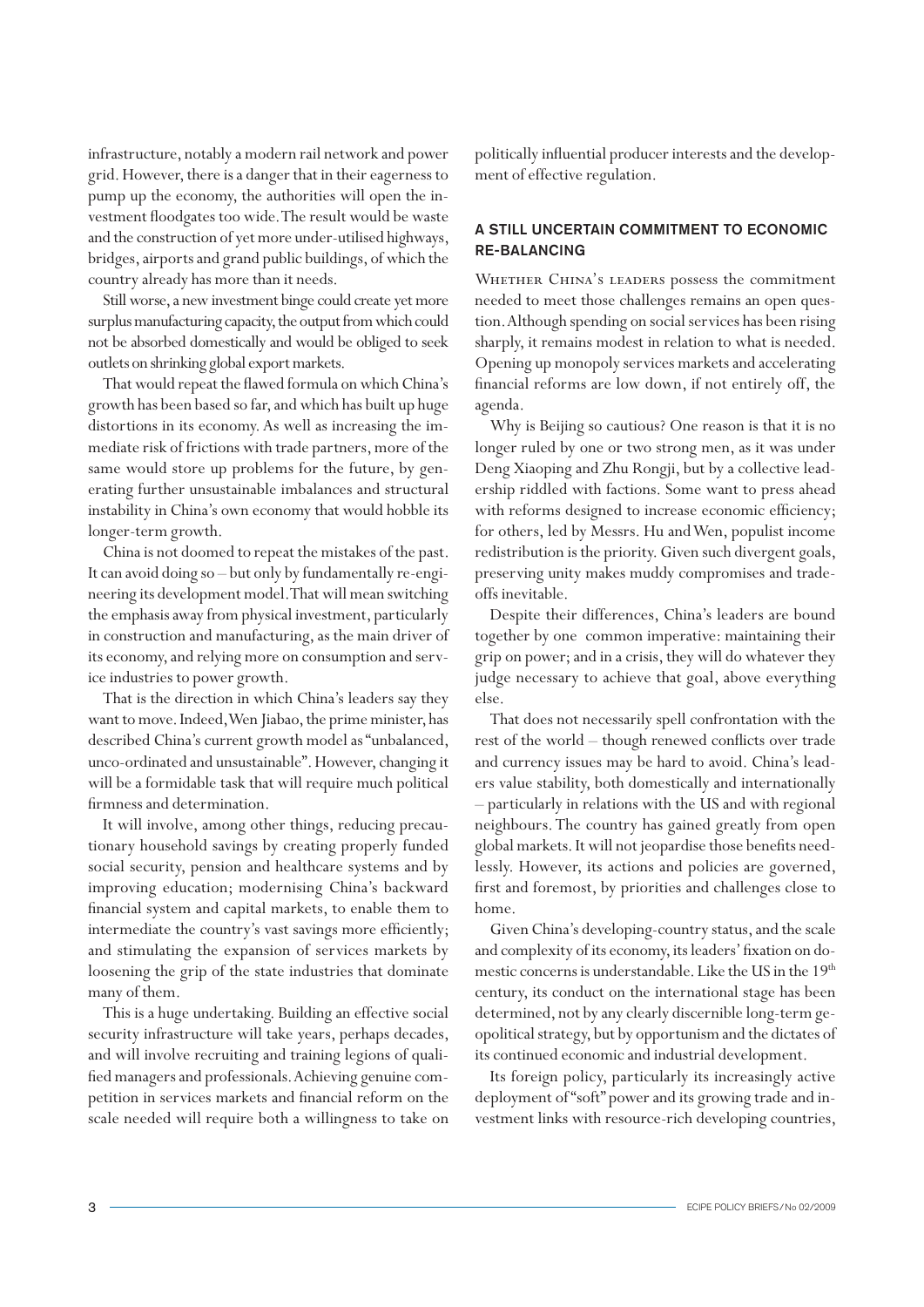has been driven largely by economic need. China's decision to join the World Trade Organisation was also taken primarily for domestic reasons: to tie its own hands and prevent backsliding on economic reforms, rather than to obtain more secure access to others' markets – though the latter obviously counted for something.

That task accomplished, China, like many other countries, has turned increasingly to bilateral diplomacy to manage trade relations and promote liberalisation. Contrary to fears expressed by some a few years ago, it has not proven a disruptive force in the WTO – though it shares responsibility for precipitating the breakdown of the Doha talks last summer by digging in its heels over agricultural safeguards.

However, that incident, and the circumstances that prompted it, conforms to China's pattern of behaviour in other multilateral organisations. Its long-standing policy has been to keep its head down and raise its voice only when its most vital and sensitive national interests are at stake. For most of the time, it has been content to leave others to make the running.

Some China scholars argue that this preference for a pragmatic, low-profile, approach has deep historical roots. Orville Schell, director of US-China relations at the Asia Society, traces it back to principles set out in The Seven Military Strategies, a series of texts on warfare written more than 2,500 years ago. These counsel victorious strategies based on patience, stealth and even subterfuge. Likewise, Deng Xiaoping, China's supreme leader, urged his compatriots in the 1980s to "observe developments soberly, maintain our position, meet challenges calmly, hide our capacities, bide our time, remain free of ambitions and never claim leadership."

China responded to the outbreak of the current economic crisis by adopting a studiously detached and noncommital posture. It has repeatedly argued that the west created the financial mess and should take responsibility for cleaning it up. The main contribution China could make, it insisted, was to keep its own economy stable and growing, as it did after Asia's 1997 financial meltdown, while quietly supporting efforts at international co-operation initiated by others.

However, recent events have made it harder to continue taking a backseat "follower" role in global financial and economic policy-making, while also providing China with new opportunities to make its views heard. The most striking evidence is the call shortly before the G20 Lon-

don summit by Zhou Xiaochuan, governor of the People's Bank of China, for the gradual replacement of the US dollar as a reserve currency by IMF Special Drawing Rights.

#### NEW ASSERTIVENESS, OLD DEFENSIVENESS

Mr Zhou's proposal has been widely interpreted as a sign of a new and uncharacteristic assertiveness by Beijing. Rarely has it articulated demands so clearly and openly, and never before in the form of such a carefully crafted proposal for international negotiation and co-ordinated action. At last, it seemed, China was starting, in a measured way, to flex its diplomatic muscle on a scale commensurate with its economic weight.

That is undoubtedly true. However, Mr Zhou's *démarche* can also be interpreted in a different light. Rather than a bold attempt to set the agenda for global financial reform, it was a tacit admission of Chinese frustration at its continuing subservience to US economic and monetary dominance and was directed at least partly at impressing a domestic audience increasingly impatient for change.

Certainly, the proposal falls some way short of a realistic and actionable blueprint, as Mr Zhou himself is undoubtedly well aware. Not only would it have to overcome US resistance; it is, at best, a very long-term proposition, not least because it implies substantial progress towards full convertibility of the renminbi, which remains a remote prospect.

If it was intended as a warning shot across America's bows, its effectiveness is equally questionable. Any attempt to pressure Washington by threatening to diversify out of dollars on a large scale would be likely to produce the very result that Beijing is most anxious to avoid: a collapse in the value of the US currency and a sharp rise in US interest rates that would send the economy into a still deeper tailspin.

Thus China is caught in a dilemma. To a great extent, it is one of its own making. By choosing to link the renminbi exchange rate closely to that of the dollar – a decision that domestic politics makes hard to reverse – it has largely surrendered control of national monetary policy to the US Federal Reserve, which has no remit to take China's interests into account.Equally problematically, from China's perspective, the bulk of its foreign exchange reserves is held in US dollars, over the purchasing power of which Beijing has only indirect influence.

China's concern about the fate of the reserves is some-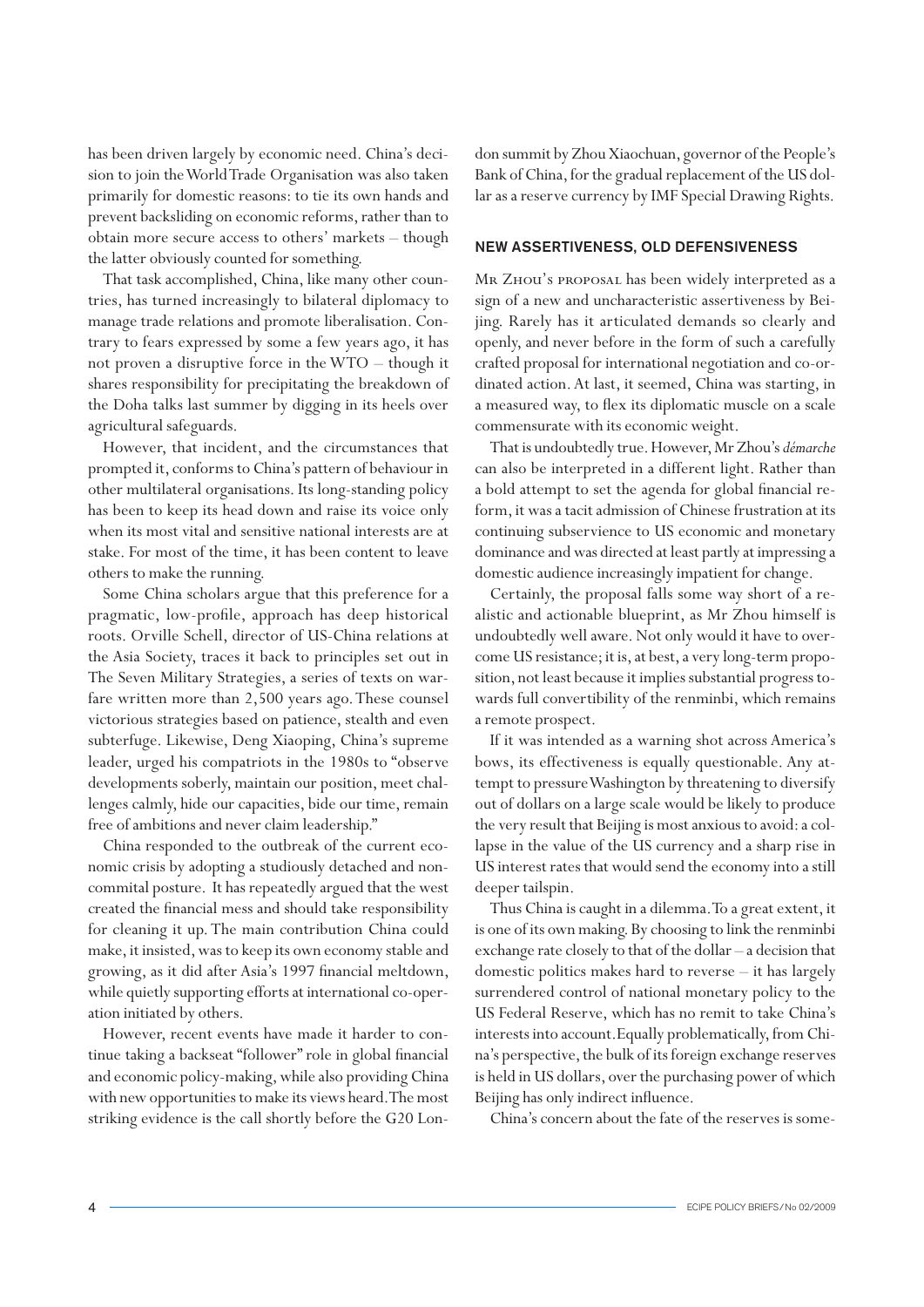what irrational. From the perspective of its domestic economy, they are largely "dead" money, the inevitable product of the country's tendency to save more than it spends or invests in its own economy. To be used productively at home, they would have first to be converted into renminbi, propelling its exchange rate sharply upwards and squeezing more of China's troubled export industries.

Nonetheless, the reserves' fate is an increasingly sensitive and emotive issue for the Chinese public, much of which regards them as an emblem of national pride and prestige and the hard-earned reward for the country's labour. When China Investment Corporation, the sovereign wealth fund, made a series of disastrously ill-judged investments in US financial institutions last year, it was widely vilified at home for recklessly squandering the nation's wealth.

Indeed, for a growing section of public opinion, the reserves have become a touchstone of China's place in the world. Many Chinese are eager for their country to become fully master of its own destiny and resent externally-imposed constraints on its freedom of action – even when they are more imagined than real. The national mood has recently been caught by "Currency Wars", a book that purports to expose a sinister conspiracy by foreign bankers to manipulate international finance at China's expense. It became an instant best-seller and is said to have been widely read by top Chinese officials and businessesmen.

#### AN AMBIVALENCE TOWARDS THE WORLD

The Chinese have no monopoly over paranoid fantasies about scheming foreign powers: Beijing's shrillest US critics are prone to similar feverish imaginings. However, China's ambivalence about its international role runs deep. It will have been evident to anyone who watched last year's Beijing Olympics ceremonies. These displayed at the same time the brimming self-confidence of a nation on the move, and a curiously insecure yearning for validation and endorsement by the rest of the world.

Formidably monolithic as the country may appear from the outside, it vacillates internally between robust affirmation of its own importance and a lingering sense of national victimhood and vulnerability. Those contradictory impulses – and the continuing need to devote attention to pressing challenges at home – mean China is still a long

way from being ready to act as a fully-fledged superpower and embrace wider global responsibilities that match its economic weight.

True global leadership requires a capacity to articulate and promote a concept of the common good that goes beyond immediate and, in China's case, often crudely materialistic national interests. Beijing is many years, perhaps decades, away from being able to take such a broad view with self-assurance. Its political mindset, though continuing to evolve, is still adjusting to the consequences of the country's rapid integration with the global economy. As long as that gap remains, China is likely to be an unpredictable and sometimes awkward partner. The most, perhaps, that other countries should realistically expect is that China will not rock the boat too much – not that it will propel it vigorously forward.

Yet as China's economic and financial importance continues to expand, so, inexorably, will its inter-action with the rest of the world. The impact will be felt as much inside China as outside it, as its rulers are increasingly obliged to cope with the intrusion of external factors that impinge directly on domestic concerns. If global stability – that condition so highly prized by the Middle Kingdom – is to be maintained, deeper engagement between Beijing and foreign power centres will be not merely desirable, but unavoidable.

Mr Zhou's currency proposal may be best seen as an early recognition of that trend. It deserves to be taken seriously, not so much because of its technical details, but as a signal that China's national self-interest and the logic of its own development are impelling the country increasingly to look outward and, albeit gingerly, to seek a more prominent place on the international diplomatic stage. That process looks set to continue in the years to come. How it is managed will be a test of maturity, statesmanship and resourcefulness – in Beijing and in other capitals around the world.